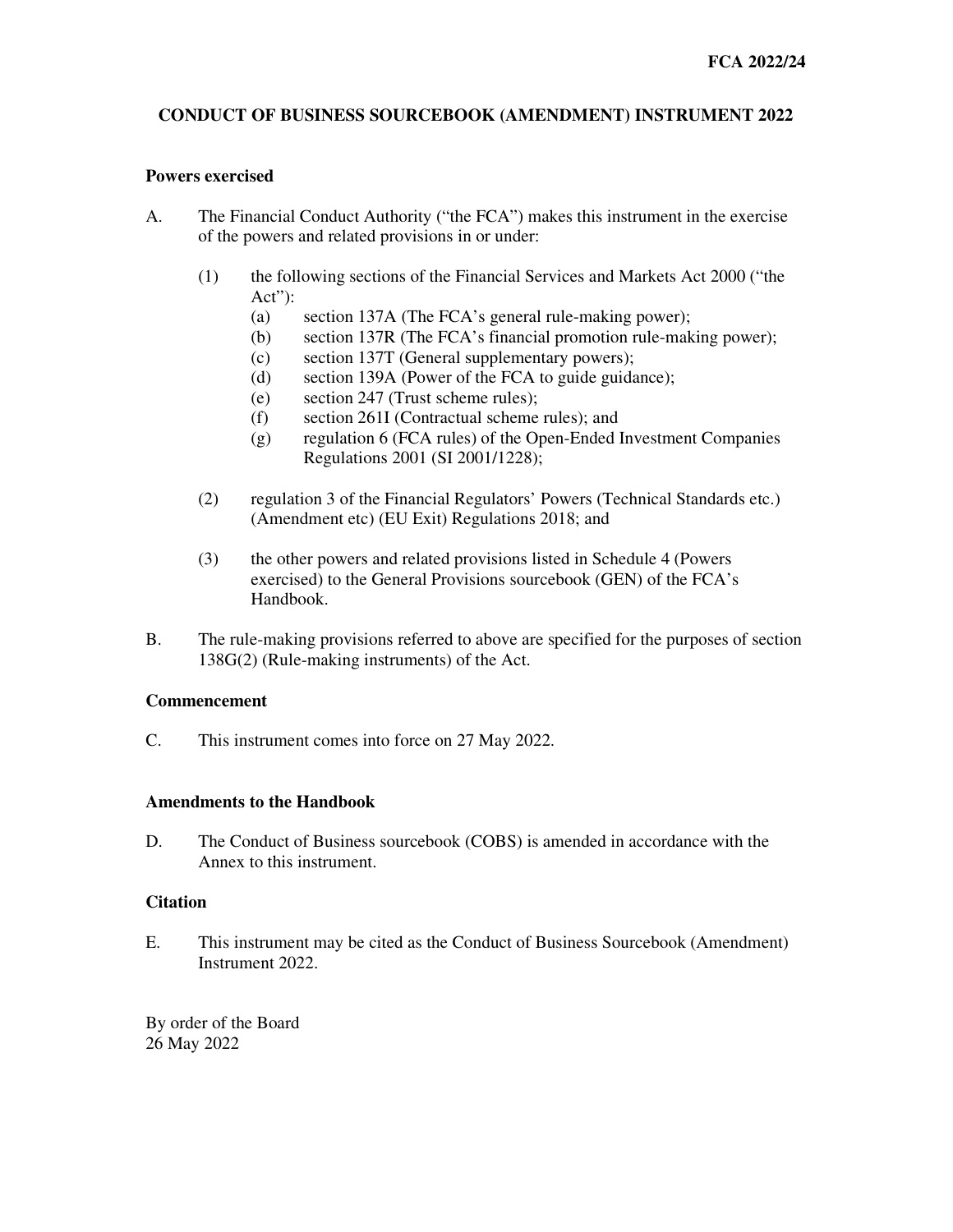### **Annex**

## **Amendments to the Conduct of Business sourcebook (COBS)**

In this Annex, underlining indicates new text and striking through indicates deleted text.

# **18 Specialist Regimes**

…

#### **18 Annex 1 Research and inducements for collective portfolio managers**

…

| 3   |              | Acceptable minor non-monetary benefits                                                                                                                                                                                                                                                                           |                                                                                                                                                           |                                                                                           |                                                                                                                                      |  |  |
|-----|--------------|------------------------------------------------------------------------------------------------------------------------------------------------------------------------------------------------------------------------------------------------------------------------------------------------------------------|-----------------------------------------------------------------------------------------------------------------------------------------------------------|-------------------------------------------------------------------------------------------|--------------------------------------------------------------------------------------------------------------------------------------|--|--|
| 3.1 | $\mathbb{R}$ | A <i>firm</i> must not accept a non-monetary benefit unless it is a minor non-<br>monetary benefit which is reasonable, proportionate and of a scale that is<br>unlikely to influence the <i>firm's</i> behaviour in any way that is detrimental to<br>the interests of the <i>fund</i> , and which consists of: |                                                                                                                                                           |                                                                                           |                                                                                                                                      |  |  |
|     |              | (1)                                                                                                                                                                                                                                                                                                              | information or documentation relating to a <i>financial instrument</i> that is<br>generic in nature; or                                                   |                                                                                           |                                                                                                                                      |  |  |
|     |              | (2)                                                                                                                                                                                                                                                                                                              | written material from a third party that:                                                                                                                 |                                                                                           |                                                                                                                                      |  |  |
|     |              |                                                                                                                                                                                                                                                                                                                  | (a)                                                                                                                                                       | is either:                                                                                |                                                                                                                                      |  |  |
|     |              |                                                                                                                                                                                                                                                                                                                  |                                                                                                                                                           | (i)                                                                                       | commissioned and paid for by a corporate <i>issuer</i> or<br>potential <i>issuer</i> to promote a new issuance by the<br>company; or |  |  |
|     |              |                                                                                                                                                                                                                                                                                                                  |                                                                                                                                                           | (ii)                                                                                      | produced on an ongoing basis, where the third party is<br>contractually engaged and paid by the issuer;                              |  |  |
|     |              |                                                                                                                                                                                                                                                                                                                  | (b)                                                                                                                                                       | clearly discloses the relationship between the third party and<br>the <i>issuer</i> ; and |                                                                                                                                      |  |  |
|     |              |                                                                                                                                                                                                                                                                                                                  | (c)                                                                                                                                                       |                                                                                           | is made available at the same time to any <i>firm</i> wishing to<br>receive it, or to the general public; or                         |  |  |
|     |              | (3)                                                                                                                                                                                                                                                                                                              | participation in conferences, seminars and other training events on<br>the benefits and features of a specific <i>financial instrument</i> ; or           |                                                                                           |                                                                                                                                      |  |  |
|     |              | (4)                                                                                                                                                                                                                                                                                                              | hospitality of a reasonable de minimis value, such as food and drink<br>during a business meeting or another training event mentioned under<br>$(3)$ ; or |                                                                                           |                                                                                                                                      |  |  |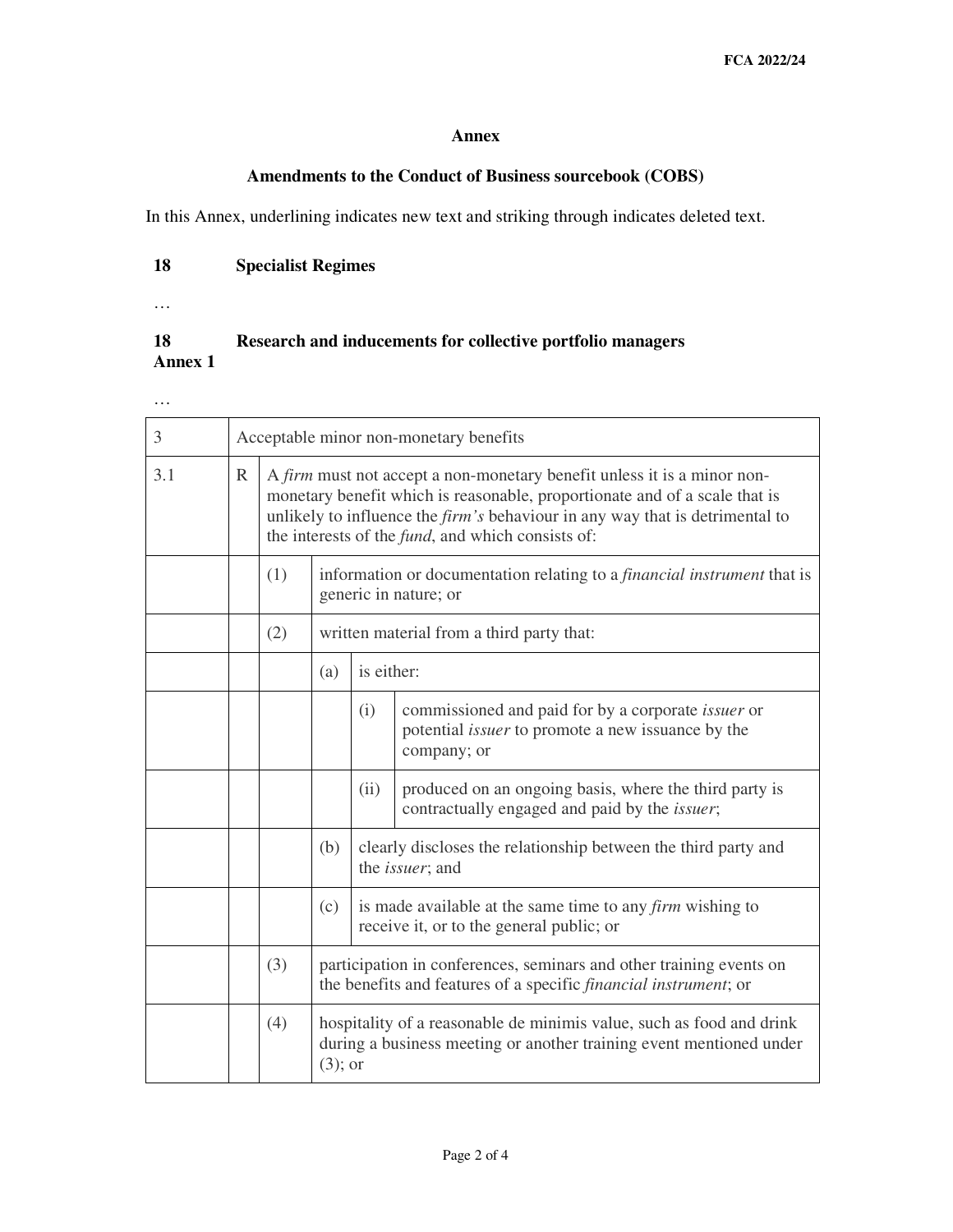| (5)  | research relating to an issue of shares, debentures, warrants or<br>certificates representing certain securities by an issuer, which is:                                                                                                                                                                                                                                                                                                                                                                                                                                                                                                                                                                                                                                                                  |                                                                                                                                                                                                                                                                              |  |
|------|-----------------------------------------------------------------------------------------------------------------------------------------------------------------------------------------------------------------------------------------------------------------------------------------------------------------------------------------------------------------------------------------------------------------------------------------------------------------------------------------------------------------------------------------------------------------------------------------------------------------------------------------------------------------------------------------------------------------------------------------------------------------------------------------------------------|------------------------------------------------------------------------------------------------------------------------------------------------------------------------------------------------------------------------------------------------------------------------------|--|
|      | (a)                                                                                                                                                                                                                                                                                                                                                                                                                                                                                                                                                                                                                                                                                                                                                                                                       | produced by a <i>person</i> that is providing underwriting or placing<br>services to the <i>issuer</i> on that issue;                                                                                                                                                        |  |
|      | (b)                                                                                                                                                                                                                                                                                                                                                                                                                                                                                                                                                                                                                                                                                                                                                                                                       | made available to prospective investors in the issue; and                                                                                                                                                                                                                    |  |
|      | (c)                                                                                                                                                                                                                                                                                                                                                                                                                                                                                                                                                                                                                                                                                                                                                                                                       | disseminated before the issue is completed; or                                                                                                                                                                                                                               |  |
| (6)  | free sample <i>research</i> provided for a limited trial period where:                                                                                                                                                                                                                                                                                                                                                                                                                                                                                                                                                                                                                                                                                                                                    |                                                                                                                                                                                                                                                                              |  |
|      | (a)                                                                                                                                                                                                                                                                                                                                                                                                                                                                                                                                                                                                                                                                                                                                                                                                       | the trial period lasts no longer than three months;                                                                                                                                                                                                                          |  |
|      | (b)                                                                                                                                                                                                                                                                                                                                                                                                                                                                                                                                                                                                                                                                                                                                                                                                       | the trial period is not commenced with a provider within<br>12 <i>months</i> from the termination of an arrangement for the<br>provision of <i>research</i> (including a previous trial period) with<br>that provider;                                                       |  |
|      | (c)                                                                                                                                                                                                                                                                                                                                                                                                                                                                                                                                                                                                                                                                                                                                                                                                       | the research provider offering the free trial has no existing<br>relationship with the recipient firm for the provision<br>of research or execution services; and                                                                                                            |  |
|      | (d)                                                                                                                                                                                                                                                                                                                                                                                                                                                                                                                                                                                                                                                                                                                                                                                                       | the recipient <i>firm</i> keeps records of the dates of any trial periods,<br>and sufficient records to demonstrate compliance with the<br>conditions in (a) to (c) above.                                                                                                   |  |
| (7)  | research on listed or unlisted companies with a market capitalisation<br>below £200m, provided that it is offered on a rebundled basis or<br>provided for free. The market capitalisation is to be calculated with<br>reference to the average closing price of the shares of the company at<br>the end of each <i>month</i> to 31 October for the preceding 24 <i>months</i> . For<br>companies newly admitted to trading, determination of the threshold<br>should be based on the market capitalisation at the close of day one<br>trading and apply until the date of the next re-assessment (i.e., 31)<br>October). For these purposes, <i>firms</i> may reasonably rely on the<br>assessment of a third party that the <i>research</i> is on a company with a<br>market capitalisation below £200m; |                                                                                                                                                                                                                                                                              |  |
| (8)  |                                                                                                                                                                                                                                                                                                                                                                                                                                                                                                                                                                                                                                                                                                                                                                                                           | third party <i>research</i> that is received by a <i>firm</i> providing investment<br>services or ancillary services to clients where it relates to fixed<br>income, currency or commodity instruments;                                                                      |  |
| (9)  |                                                                                                                                                                                                                                                                                                                                                                                                                                                                                                                                                                                                                                                                                                                                                                                                           | <i>research</i> received from a research provider where the research<br>provider is not engaged in <i>execution</i> services and is not part of a<br>financial services group that includes an <i>investment firm</i> that offers<br><i>execution</i> or brokerage services; |  |
| (10) |                                                                                                                                                                                                                                                                                                                                                                                                                                                                                                                                                                                                                                                                                                                                                                                                           | written material that is made openly available from a third party to<br>any <i>firm</i> wishing to receive it or to the general public. "Openly<br>available" in this context means that there are no conditions or                                                          |  |